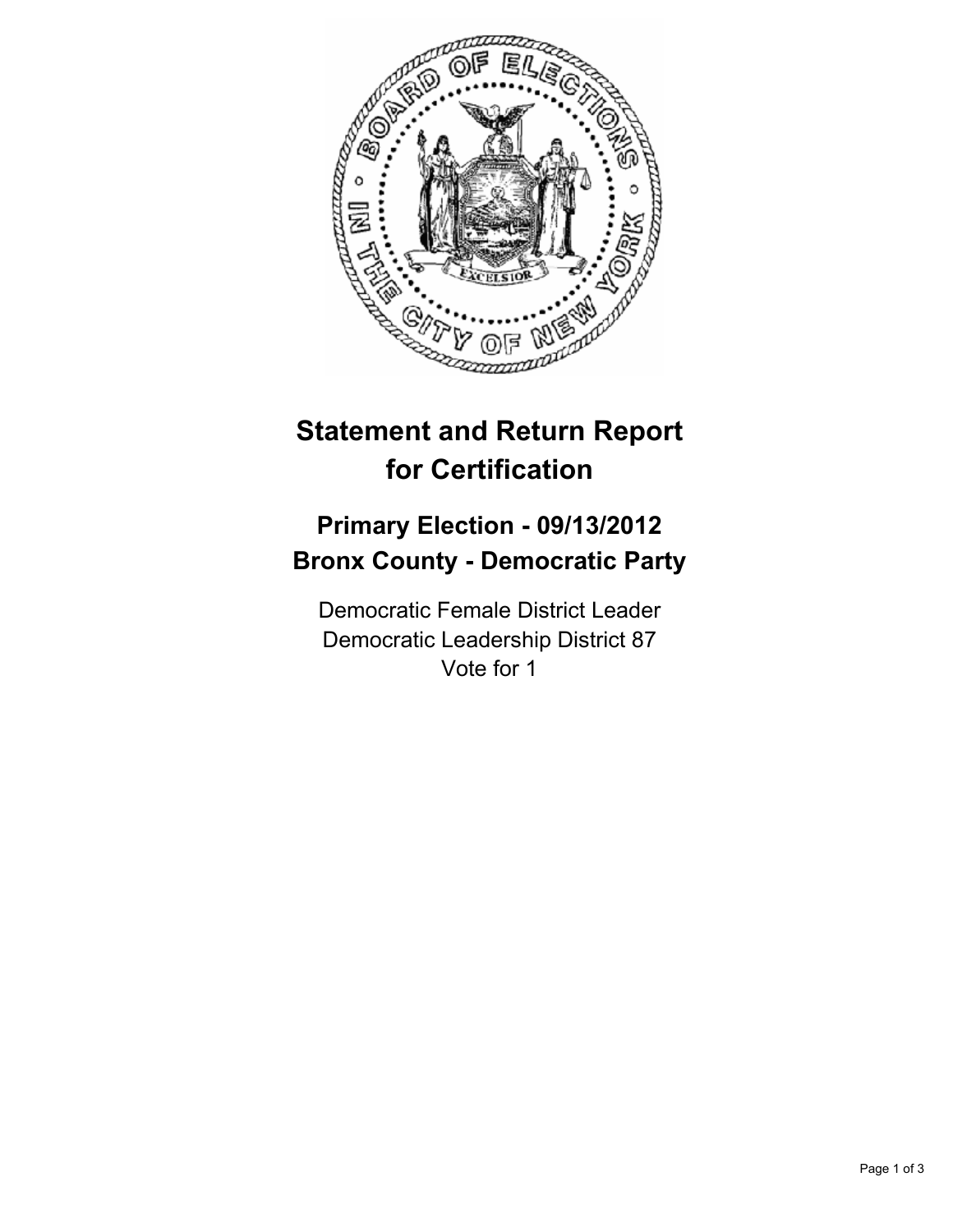

## **Assembly District 87**

| <b>PUBLIC COUNTER</b>                                    | 4,139        |
|----------------------------------------------------------|--------------|
| <b>EMERGENCY</b>                                         | 2            |
| <b>ABSENTEE/MILITARY</b>                                 | 101          |
| <b>FFDFRAI</b>                                           | $\mathbf{0}$ |
| <b>SPECIAL PRESIDENTIAL</b>                              | 0            |
| <b>AFFIDAVIT</b>                                         | 157          |
| <b>Total Ballots</b>                                     | 4,399        |
| Less - Inapplicable Federal/Special Presidential Ballots | 0            |
| <b>Total Applicable Ballots</b>                          | 4,399        |
| <b>FELICIA GUIAMARA</b>                                  | 938          |
| <b>JULIA RODRIGUEZ</b>                                   | 2,118        |
| FELICIA GUIMARA (WRITE-IN)                               | 1            |
| GAYLE GOODWIN (WRITE-IN)                                 | 1            |
| HORTENCIA MENDEZ (WRITE-IN)                              | 1            |
| JOVANKA CONERS (WRITE-IN)                                | 1            |
| JULIA RODRIGUEZ (WRITE-IN)                               | 1            |
| <b>NSANGI WILLIAMS (WRITE-IN)</b>                        | 1            |
| UNATTRIBUTABLE WRITE-IN (WRITE-IN)                       | 4            |
| <b>Total Votes</b>                                       | 3,066        |
| Unrecorded                                               | 1,333        |